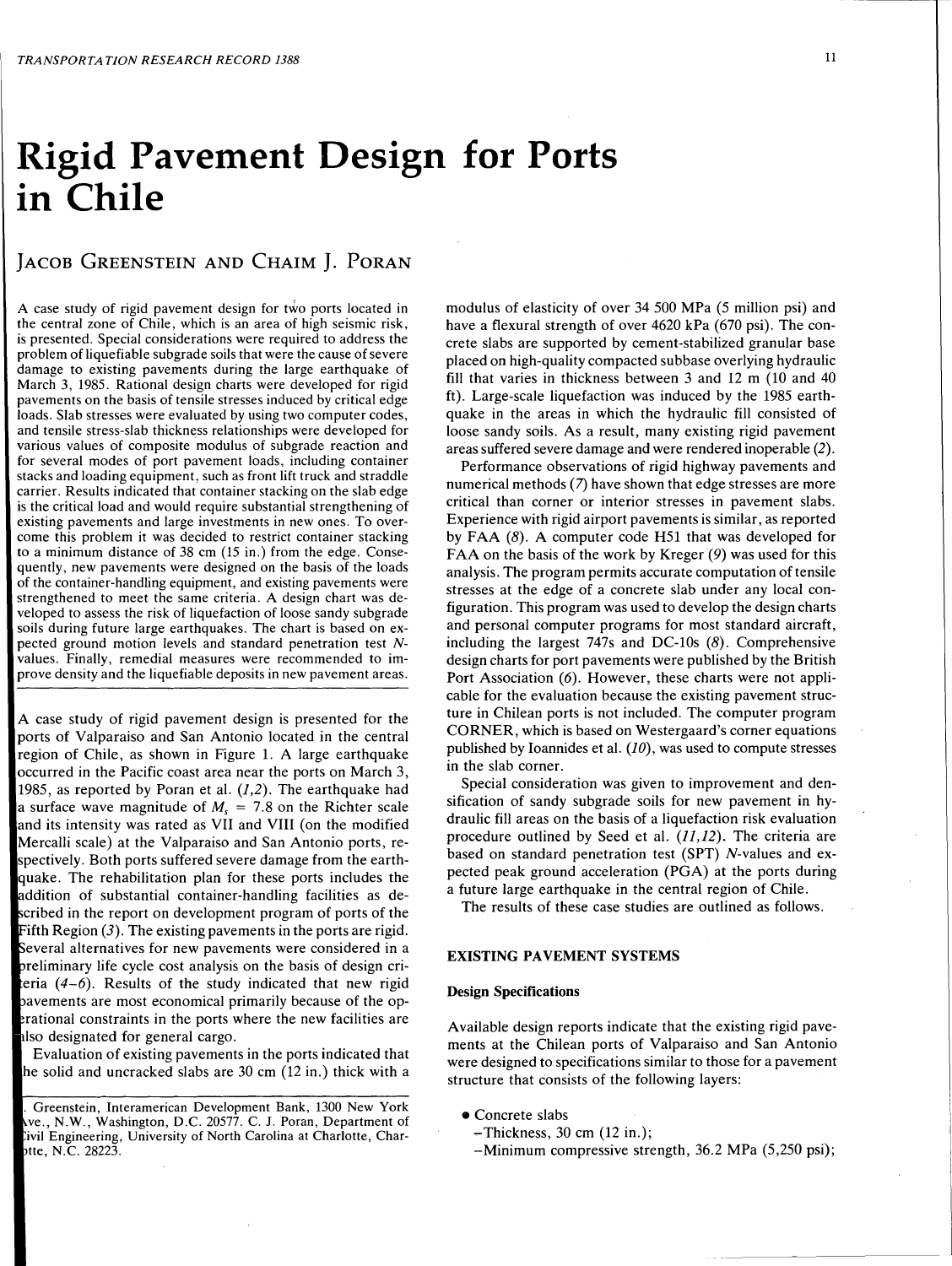

FIGURE l Port locations.

-Minimum flexural strength, 4590 kPa (665 psi);

-Minimum modulus of elasticity, 27 580 MPa  $(4 \times 10^6)$ psi);

-Estimated Poisson's ratio, 0.15.

• Cement-stabilized base: The thickness of the existing cement-stabilized base (CSB) varies in different port areas between 25 and 38 cm (10 and 15 in.). The CSB was stabilized with 6, percent portland cement by weight and was required to have a minimum elastic modulus of 690 MPa (100,000 psi).

• Subbase: Under the CSB there is a high-quality subbase material 41 to 61 cm (16 to 24 in.) thick. The subbase material was required to have a minimum California bearing ratio (CBR)·of 40 percent. .

• Fill: The subbase overlies areas of hydraulic or local fill with thickness of 3 to 12 m (10 to 40 ft) above the natural dense granular soil deposit and bedrock (in several locations at the port of Valparaiso). Mean sea level is generally 2.8 m (9 ft) below the top of the fill.

#### Evaluation of Existing Pavement Systems

Nondestructive testing (NDT) based on deflection measurements can be effective in the evaluation of existing conditions of both rigid and flexible pavements, as discussed by Greenstein  $(13)$  and numerous other authors. Although NDT was initially considered for these ports' pavements, no such tests were conducted because of budgetary constraints. However, available plate load test results conducted on a subbase layer

of a similar pavement indicated that the minimum composite subgrade reaction of subbase and fill was 200 lbf/in.<sup>3</sup> These results were used for correlations  $(3)$ . On the basis of boring logs and test results from the ports' pavements, it was concluded that the actual properties of the existing pavements were as follows:

• Concrete slabs

-Thickness, 30 cm (12 in.);

-Minimum flexural strength, 4620 kPa (670 psi);

-Minimum modulus of elasticity, 34,500 MPa (5  $\times$  10<sup>6</sup> psi).

•Cement-stabilized base: The minimum elastic modulus was estimated to be 1030 MPa (150,000 psi). Figure 2  $(14)$ was used to evaluate the composite modulus of subgrade reaction for the CSB, subbase, and fill material. Using a minimum subgrade reaction modulus of 54 MN/m<sup>3</sup> (200 lb/in.<sup>3</sup>) on the subbase, the estimated result on the CSB is 136 MN/  $m^3$  (500 lb/in.<sup>3</sup>).

• Subbase: Soil testing data indicated that the AST D-2487 classification of the subbase is SP-GP or SM-GM wit a CBR of more than 40 percent. Test results indicated that the composite elastic modulus of the subbase and fill materials varies between 145 and 386 MPa (21,000 and 56,000 psi) an the composite modulus of subgrade reaction  $(k)$  is in the range of 54 to 95 MN/m3 (200 to 350 lb/in. 3).

• Fill: Many SPT N-value profiles were compiled for the fill material and were used in the liquefaction risk evaluation as subsequently described in this paper.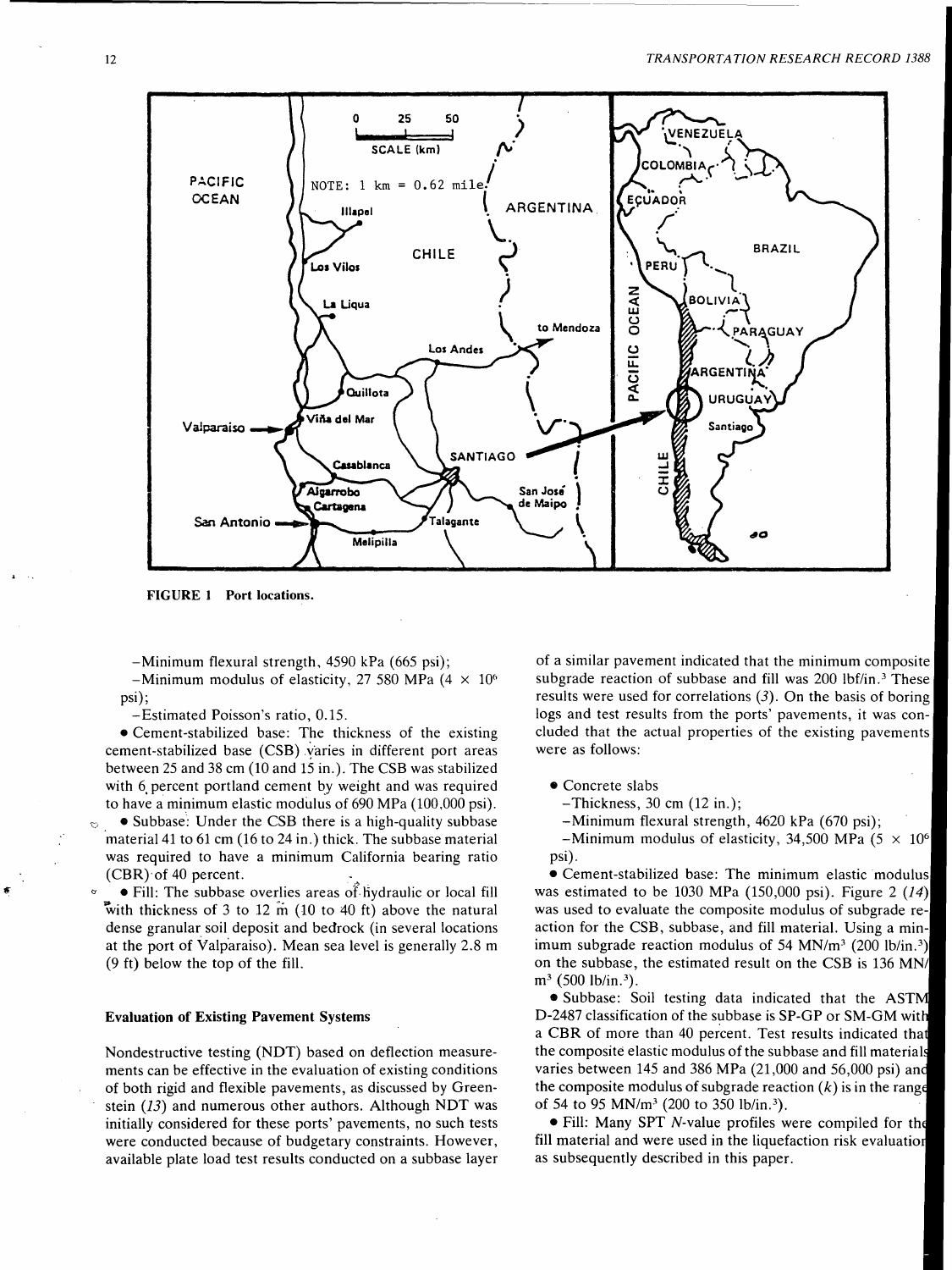



# DESIGN LOADS

Design load calculations for the container stack loads and handling equipment (including dynamic factors) generally were based on the procedures outlined (6). The following representative loads were considered for these port pavements:

• Container stack loads: The most commonly used containers in Chilean ports are 12.2 m (40 ft) long. On the basis of Chilean statistics, a maximum weight of 214 kN (24 tons) was considered for a single container. According to the Chilean specifications, the design loads were based on stacking in three levels, one on top of the other. Therefore, the total load was 642 kN (72 tons) and the design load was reduced by 20 percent according to the design recommendations  $(6)$ because it is unlikely that all three containers in the stack will be fully laden. These loads are transferred to the rigid pavements through four corner supports (castings). Each support has a contact area of 289 cm<sup>2</sup> (44.8 in.<sup>2</sup>). Therefore, the design ontact pressure for each support is equal to 5080 kPa (737 si). Figure 3 shows the critical container load configuration n the slab edge. Obviously, the distance from the slab edge  $X$ ) significantly affects the tensile stresses in the slab. These tresses reach their maximum value for  $X = 0$ .

• Front lift truck: The front lift truck is a common type of ontainer-handling equipment in multipurpose port facilities.





| NOTE: |                                          |  |  |  |
|-------|------------------------------------------|--|--|--|
|       | $1 \text{ MPa} = 145 \text{ psi}$        |  |  |  |
|       | 1 m <sup>2</sup> = 1,550 in <sup>*</sup> |  |  |  |





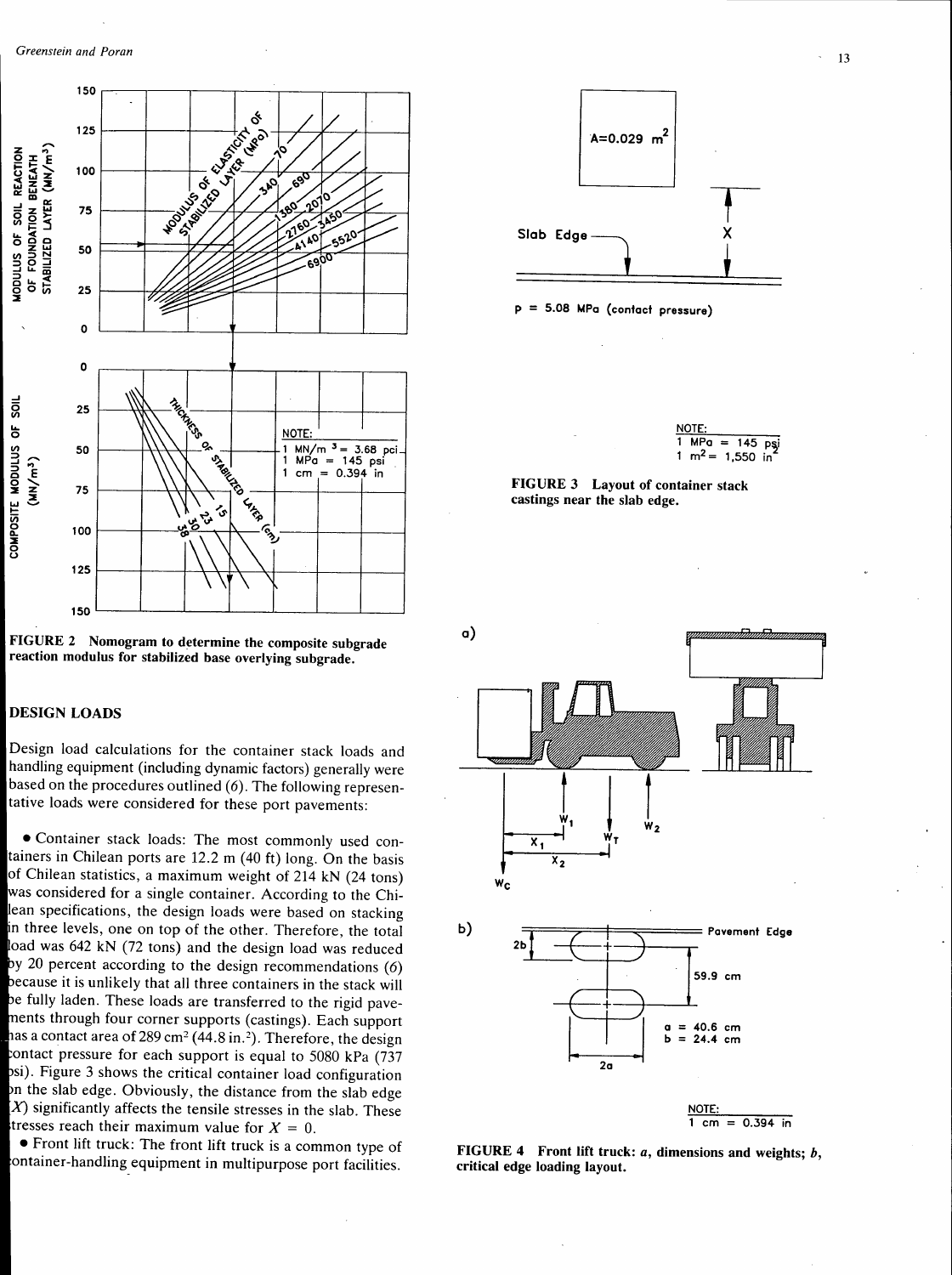A front lift truck is shown in Figure 4a. It has two dual wheels, as shown in the assembly configuration of Figure *4b.* The critical front end design load  $(W<sub>1</sub>)$  is distributed on two wheels; the load on each wheel is  $246$  kN  $(55,000$  lb), with a contact pressure of 783 kPa (113.6 psi) and a contact area of  $0.31 \text{ m}^2$  $(484.4 \text{ in.}^2)$ .

•Straddle carrier: The straddle carrier, also containerhandling equipment, is shown in Figure 5. Under critical operating conditions the design loads were considered for a sin-· gle wheel parallel to the slab edge (the adjacent wheel has a negligible effect on these stresses) and all wheel loads are considered equal. Two different types of straddle carriers were specified with wheel loads of 195 and 342 kN (44,000 and 77 ,000 lb) and contact pressures of 1077 and 783 kPa (156.2 and 113.6 psi), respectively.

#### EVALUATION OF PAVEMENT STRESSES

The effects of various load configurations and slab thicknesses on tensile stresses in the slab were investigated for both edge and corner loading. Edge loading stresses were computed with the H51 computer code, and stresses at the slab corner were computed with the CORNER computer program, as follows.

#### Stresses Caused by Container Stack Loads

Figure 6 shows the relationship between the tensile stress at the slab bottom and the slab thickness for container stack loads. Lines 1A and 1B represent free edge loading for com-



FIGURE 5 Layout of a straddle carrier and acting loads.

posite subgrade reaction modulus of 136 and 95 MN/m3 (500 and 350 lb/in.<sup>3</sup>). It is well established that adequately constructed joints transfer loads between the jointed slabs. According to Chilean experience this load transfer is at least 25 percent (i.e., 25 percent of the edge load is transferred to the jointed slab). Therefore it is necessary to look at 25 percent stress reduction at jointed slab edges. Line 2 represents the stress-thickness relationship for a jointed edge and  $k$ -value of 136 MN/m3 (500 lb/in. 3). Line 3 represents the stress-thickness relationship at the corner of the slab.

On the basis of operational forecasts  $(3)$ , 10,000 load repetitions were considered for container stacking during the design life of these pavements. On the basis of the literature *(10,15),* the allowable stress/strength ratio (SSR) for 10,000 load repetitions is 0.64. Therefore, the allowable tensile stress in the slabs is 2965 kPa (430 psi, computed as  $0.64 \times 670$ psi). Finally, Line 2 in Figure 6 was used to determine the



FIGURE 6 Tensile stress versus slab thickness relationship for container stack load  $(X = 0)$ .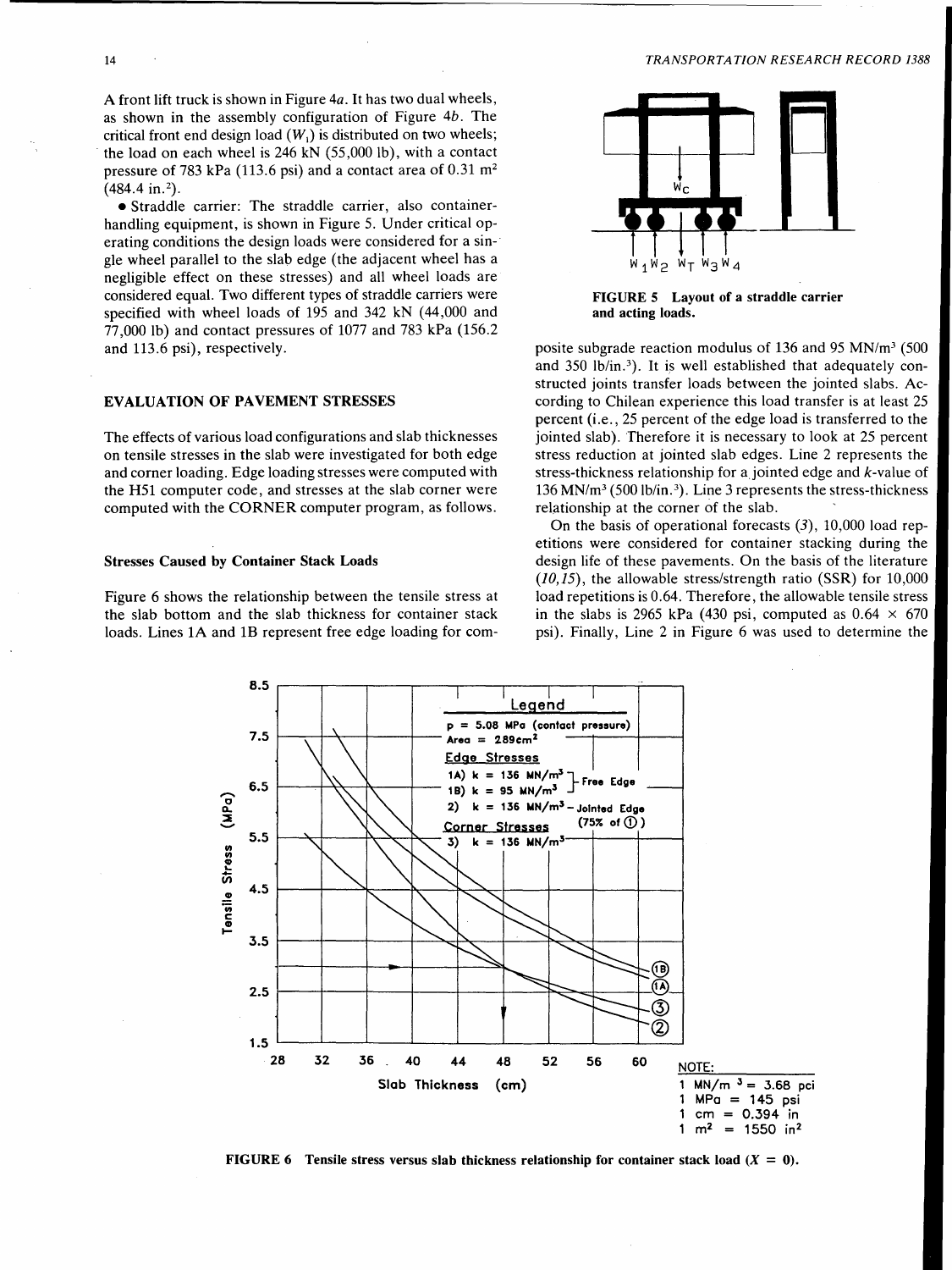required slab thickness to support container stacks at the edge. For allowable stress of 2965 kPa (430 psi) the required slab thickness is 48 cm (19 in.). This also implied that an additional overlay concrete slab with a minimum thickness of 18 cm (7 in.) will be needed to support 10,000 repetitions of these loads provided that there is a monolithic bond between the overlay and the existing slab and that the joints overlap. In many areas of the ports the existing slabs are cracked and shattered. Based on FAA  $(8)$ , these areas will require concrete overlays of up to 33 cm (13 in.). This requirement was rendered economically infeasible, as subsequently discussed.

#### Stresses Caused by Container-Handling Equipment

Figures 7 and 8 show stress-thickness relationships for frontlift truck and straddle carrier, respectively. These relationships were computed with the H51 and CORNER computer programs for edge and corner stresses, respectively.

Figure 7 clearly shows that edge stresses are much higher than corner stresses and therefore are considered critical. Based on operational forecasts (3), 100,000 load repetitions were considered for the front lift truck during the design life of these pavements. In this case an  $SSR = 0.56$  was used, and therefore the allowable stress was reduced to 2586 kPa (375 psi). Finally, Line 4 was used for thickness design under front lift truck loads. This line represents 25 percent of the load transfer of the jointed slab and a composite modulus of subgrade reaction of 136 MN/m<sup>3</sup> (500 lb/in.<sup>3</sup>). Figure 7 indicates that

Figure 8 shows a stress-thickness relationship caused by straddle carrier operations. Again, slab edge stresses are higher than corner stresses (which were not plotted on this figure). The graph is based on the required 100,000 load repetitions for this type of equipment during the design life of the pavement  $(3)$ . Lines 4 and 5 are used for design with the 342- and 195-kN (77,000- and 44,000-lb) wheel loads, respectively. For an allowable stress of 2965 kPa ( 430 psi), these lines indicate that the required slab thicknesses are 35 and 30 cm (14 and 12 in.), respectively.

# DESIGN RECOMMENDATIONS

On the basis of the evaluation mentioned earlier, the design recommendations were as follows.

#### Container Stack Loads

The evaluation indicated that a 48-cm (19-in.) slab is needed to support the container stacks. This was previously determined for the worst case, in which the container castings are placed on the slab edge  $(X = 0)$ . If the stacking is restricted to a certain short distance from the edge  $(X > 0)$ , these stresses are significantly reduced. The Chilean Port Authority requested an evaluation of the alternative to restricting the



FIGURE 7 Tensile stress versus pavement thickness for front lift truck.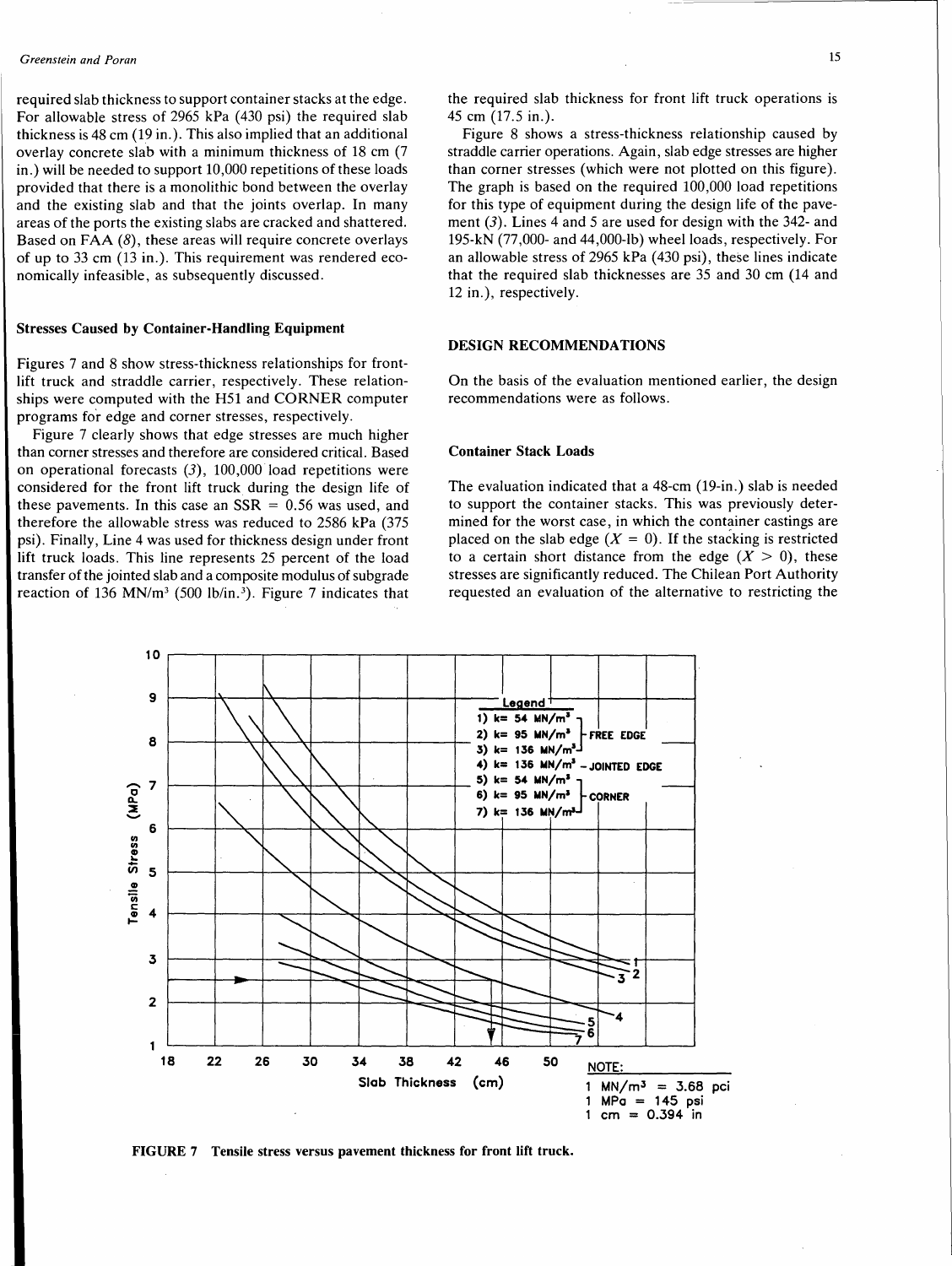

FIGURE 8 Tensile stress versus pavement thickness for straddle carrier.

container stacking at slab edges. This required that the appropriate distance  $(X)$  be determined to ensure that the edge stresses would not exceed 2965 kPa (430 psi). The H51 program was used for this evaluation, and the results are shown in Figure 9. For example, Line 3 represents the stress-thickness relationship that occurs when the container support is located 40.6 cm (16 in.) from the edge. This line yields edge tensile stresses of 2070 and 2830 kPa (300 and 410 psi) for slab thicknesses of 41 and 30 cm (16 and 12 in.), respectively. Line 1 represents the worst case  $(X = 0)$ , in which these tensile stresses reach their maximum value. According to Figure 9, with the existing slab thickness of 30 cm (12 in.) the stresses will be equal to the allowable stress of 2965 kPa (430 psi) when the container stack is located 38 cm (15 in.) from the slab edge. The policy of controlling the container stack location was found more economical and practical than strengthening the existing pavement structure with a minimum concrete overlay of 18 cm (7 in.).

# Front Lift Truck

As previously evaluated, the required slab thickness for the front lift truck is 45 cm (17.5 in.). Because this handling equipment is going to be used only in defined and channelized lanes, only a limited area needs to be strengthened  $(3)$ . The recommendations specified that in these areas a monolithic concrete overlay of 15 cm (6 in.) be constructed on solid and uncracked existing slabs only and that the cracked and shattered slabs be replaced with new slabs 45 cm (17 .5 in.) thick.

#### Straddle Carrier

No strengthening was recommended for the areas in which the lighter equipment is used [195 kN (44,000 lb) per wheel load]; the uncracked slabs 30 cm (12 in.) thick were judged adequate. On the other hand, it will be necessary to construct an 8-cm (3-in.) monolithic concrete overlay for the straddle carrier with a load of 342 kN (77 ,000 lb) per wheel (based on a minimum overlay thickness) and construct slabs 35 cm (14 in.) thick for the new pavement.

### EARTHQUAKE CONSIDERATIONS

The massive earthquake that took place on March 3, 1985, in the central region of Chile had a surface wave magnitude of  $M_s$  = 7.8 on the Richter scale. Its epicenter was located in the Pacific Ocean approximately 39 km (24 mi) from the port of San Antonio. The earthquake intensity was rated as VII and VIII on the modified Mercalli scale at the ports of Valparaiso and San Antonio, respectively. The damage to the port facilities was extensive  $(3)$ . Large settlements occurred in backfill and pavement areas where loose sandy deposits liquefied and some existing pavement areas were destroyed.

Liquefaction risk analysis was conducted on the basis of the procedure described previously (11,12), and the results are presented in Figure 10. The critical envelope shown is a convenient method for evaluating liquefaction potential based on SPT N-values for a large number of soil borings performed in the sandy hydraulic fill deposits before and after the earth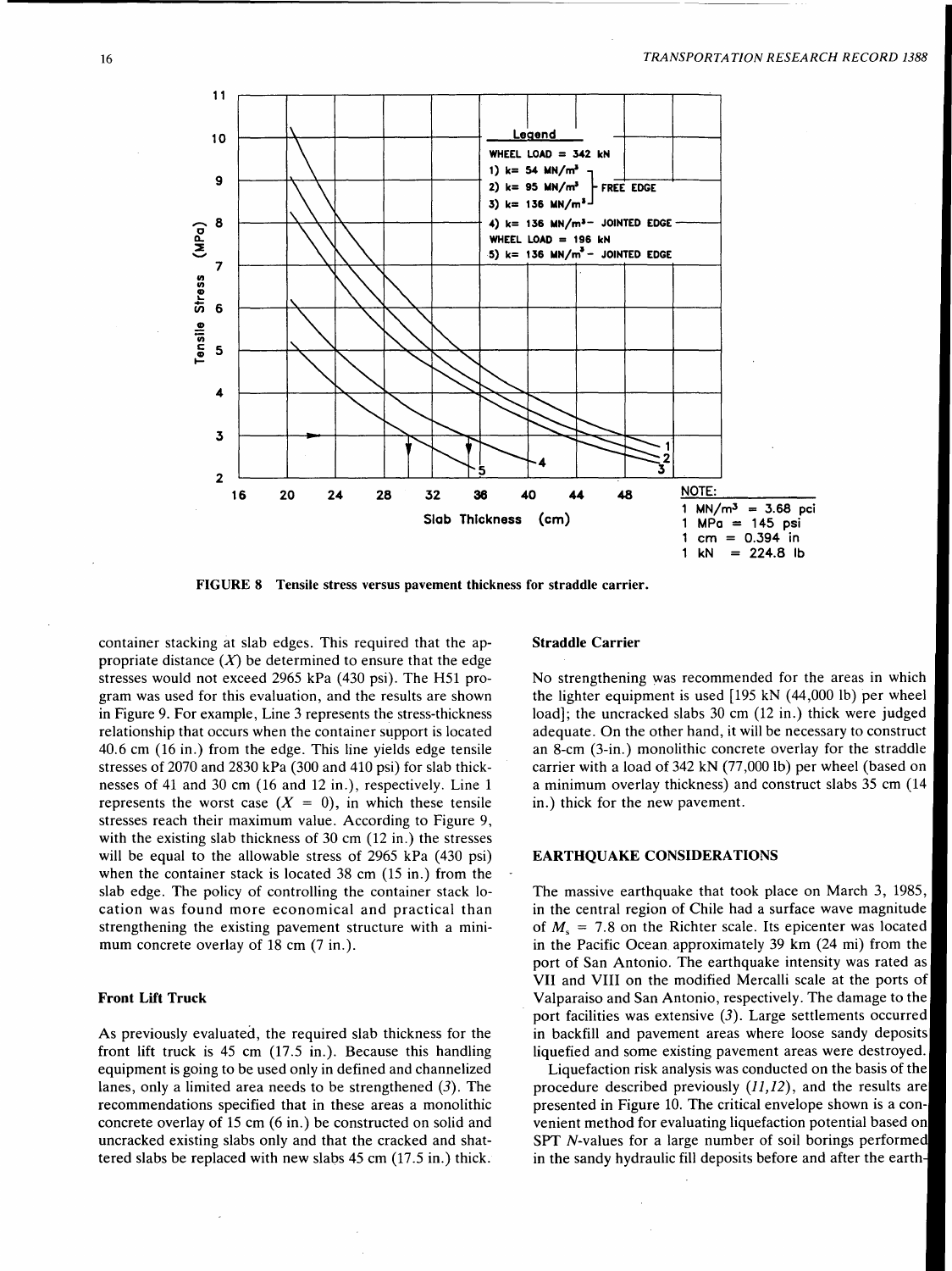

FIGURE 9 Stress-thickness relationship of a jointed edge for container stack load.

quake. The limits indicated are based on the range of PGA values recorded at the port of San Antonio during the March 3, 1985, earthquake  $(1,2)$ . The earthquake design considered for the ports is expected to result in PGA values within this critical range. The range shown on the left side of Figure 10 is the lower limit. It corresponds to sandy soils in which liquefaction is likely to occur. The range located between the two limits is defined as the critical range or the zone of uncertainty. This critical range corresponds to PGA values of 0.67 and 0.43 g for the upper and lower limits, respectively. The upper limit may be applied to sandy soils with  $D_{50}$  larger than 0.25 mm (0.01 in.), and the lower limit may be better suited for silty sands with 15 percent fines.

The upper limit in Figure 10 was recommended as the design curve for the minimum required density of the fill material under water level. In the Chilean ports the water' level is approximately 3.95 m (13 ft) from the ground surface. For example, at a depth of 4.5 and 9 m (15 and 30 ft) from ground surface, the SPT N-value should be a minimum of 30 and 40, respectively, to resist liquefaction during an earthquake similar to the one in 1985.

These criteria are recommended for hydraulic fill deposits under water level in new rigid pavement areas and in areas in which existing pavements were badly damaged from liquefaction induced by the 1985 earthquake. The damaged pavements will be reconstructed to the new specifications. Dynamic compaction, sand piles, or vibroflotation were recommended as effective soil improvement methods for these ommentied as effective son improvement incurous for these FIGURE 10 Critical liquefaction range for sandy soils in the loose sandy deposits (3) to mitigate the risk of liquefaction.



Port of San Antonio.